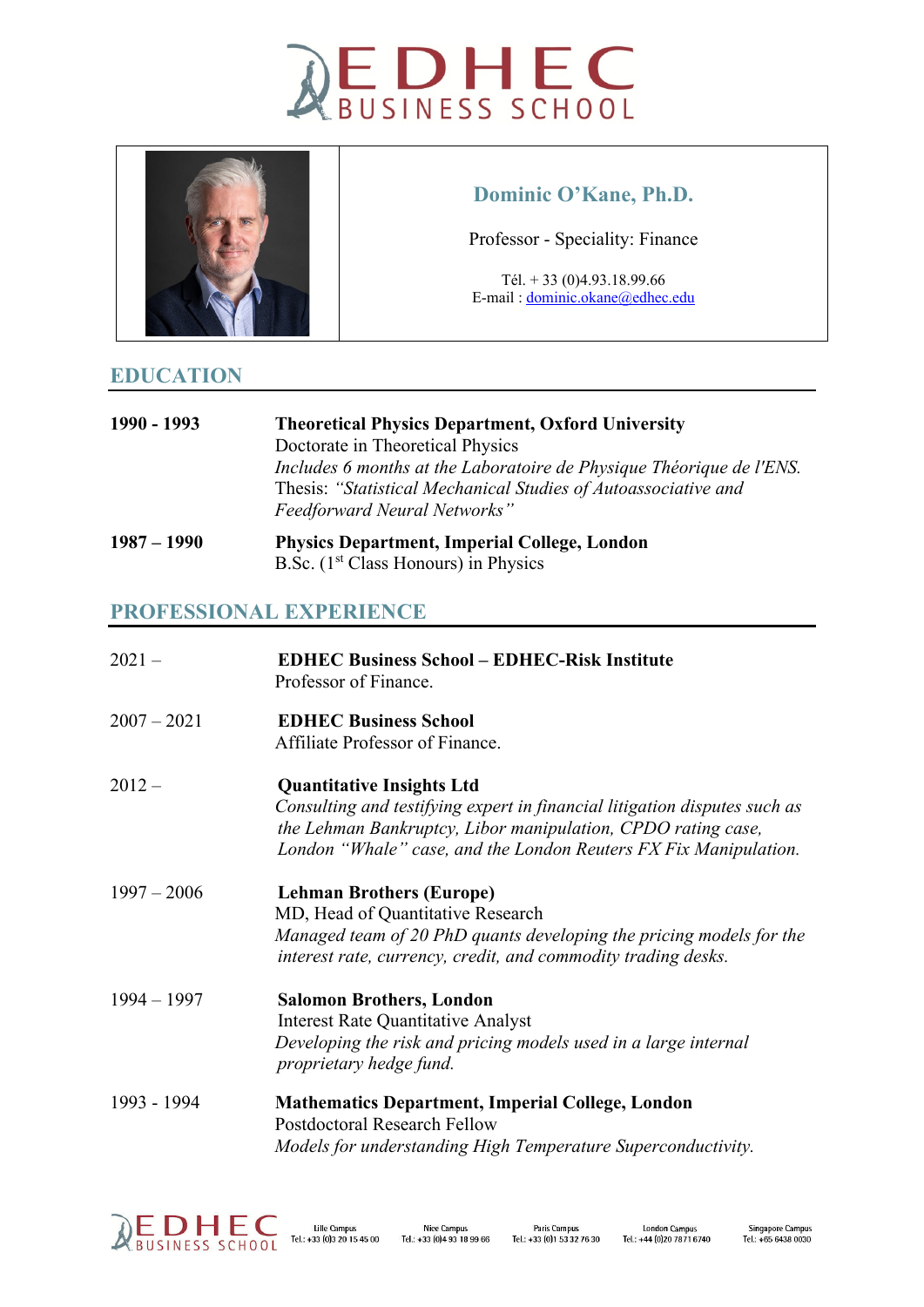# **TEACHING EXPERIENCE**

- 2017: M.Sc. in Finance, which I have taught since 2008 was ranked #1 worldwide by FT.
- 2015, 2017: Taught Executive Education in Fixed Income at Yale University.
- 2015: Awarded EDHEC Teaching Prize
- 2017-2019: 30-hour course Data and Machine Learning at EDHEC
- 2017-2019: 15-hour course Python for Finance at EDHEC
- 2012-2017: 15-hour course  $C++$  for Finance at EDHEC
- 2013-2019: 30-hour course Advanced Derivatives at EDHEC
- 2009-2017: 30-hour course Advanced Fixed Income at EDHEC.
- 2008-2013: 15-hour course Credit Modelling at EDHEC
- 2010-2013: 15-hour course Structured Products at EDHEC
- 2012: 25-hour course Risk Measurement and Management, EDHEC
- 2015: Taught course on Insurance Regulation
- 2009: Taught masters course *Derivatives, Markets and Models* at London Business School
- 2000-2004: Taught Credit module at the Oxford University Master's Degree in Finance.
- Supervised over 20 student M.Sc. theses at EDHEC including 3 on machine learning in finance.

# **ACADEMIC PUBLICATIONS**

#### **FINANCE**

- O'Kane D and Meyfredi J.C.*, An Examination of the Impact of the EU Ban on Naked Purchases of Sovereign CDS*, Banks, Markets, and Investors, 2017, 147, 25-35
- O'Kane, D., *Optimising the Multilateral Netting of Fungible OTC Derivatives*, Quantitative Finance, 2017, Volume 17, 10, 1523-1534
- O'Kane, D., *Initial Margin for Non-Centrally Cleared OTC Derivatives*, EDHEC Position paper, July 2016
- O'Kane, D., *Counterparty Risk Minimization by the Optimal Netting of OTC Derivative Trades*, Journal of Derivatives, 2016, Volume 24, 48-65
- O'Kane, D. *Oxford Handbook of Credit Derivatives*, Quantitative Finance, 14,1,25-26. 2014
- O'Kane, D., *The Link between Eurozone Sovereign Debt and CDS Prices*, Banks, Markets and Investors, Number 117, March-April 2012
- O'Kane, D., *Approximating independent loss distributions with an adjusted binomial distribution*, Journal of Credit Risk, Volume 7/Number 4, Winter 2011/12
- O'Kane, D., *Force-fitting CDS Spreads to CDS Index Swaps*, Journal of Derivatives, Volume 18, 3, 2011
- O'Kane, D. and Sen, S.*, Credit Spreads Explained*, Journal of Credit Risk, Volume 1/Number 2, Spring 2005
- O'Kane D. and Schloegl, S., *A note on the large homogeneous portfolio approximation with the student-t copula*, Finance and Stochastics, Volume 9 Number 4, 577

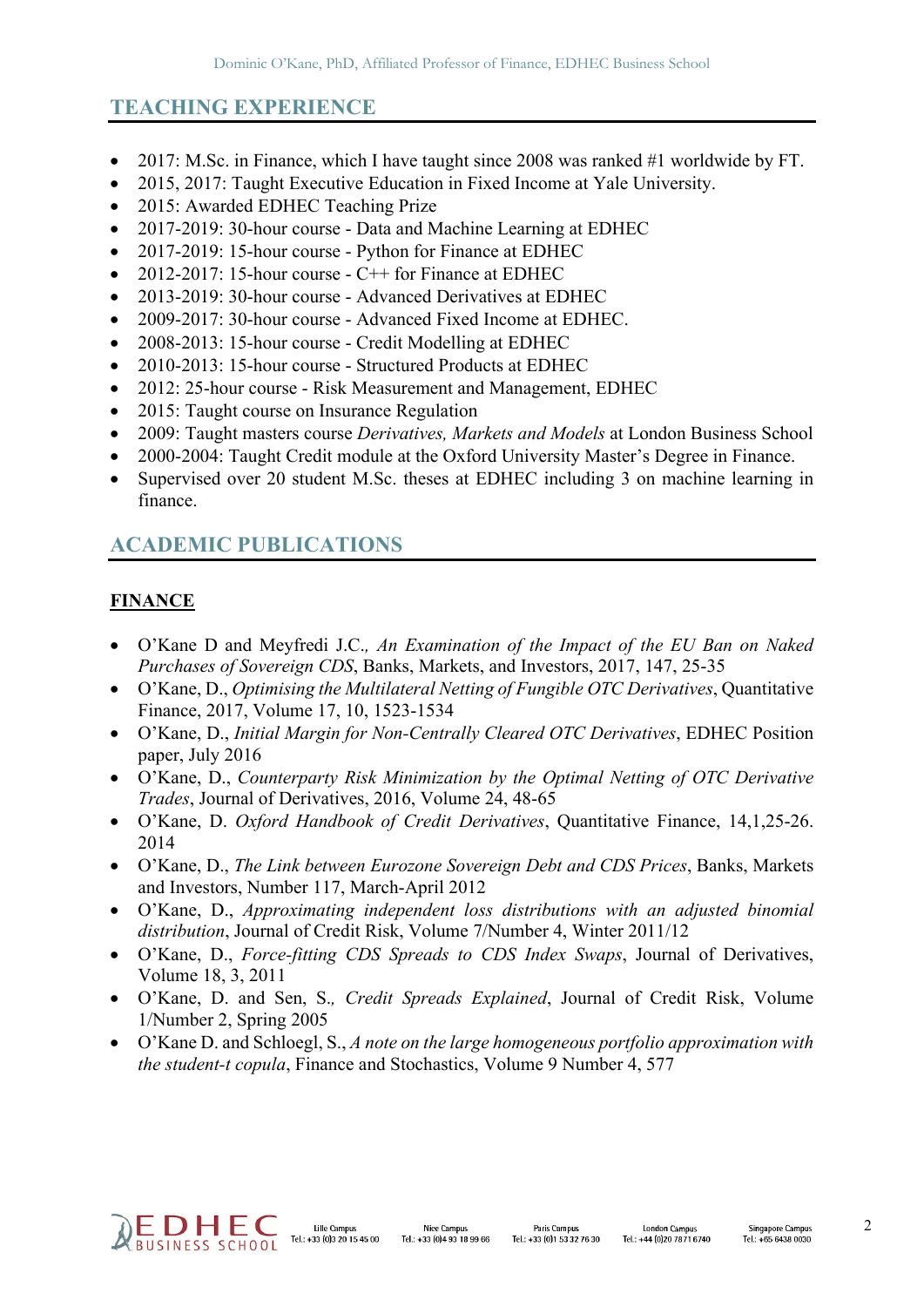#### **MACHINE LEARNING**

- O'Kane, D., and Treves, A, *Why the simplest notion of the neocortex and an associative memory would not work*, Network Computation in Neural Systems, 3 (1992) 379-384
- O'Kane, D., and Treves, A. *Short- and Long-range connections in Autoassociative Memory*, Journal of Physics A, 25 (1992) 5055-5069
- O'Kane, D., and Sherrington, D., *A feature retrieving attractor neural network*, Journal of Physics A, 26 (10) 2333-2342, (1993)
- Monasson R. and O'Kane D*, Domains of Solutions and Replica Symmetry Breaking in Multilayer Neural Networks*, Europhysics Letters, 27, 85, (1993)
- O'Kane, D. and Winther, O.*, Learning to Classify in Large Committee Machines*, Physical Review E, 50, 3201 (1994)

## **BOOKS**

- *Modelling Single-name and Multi-Name Credit Derivatives*, D. O'Kane, Wiley Finance, August 2008, (Google Scholar – 230 citations)
- Chapters 66 and 67 of *The Handbook of Fixed Income Securities, Edited by* F. Fabozzi, *McGraw-Hill 8th Edition*
- *The Valuation of CDS,* R. Chen, F. Fabozzi, D. O'Kane, *Professional Perspectives on Fixed Income Portfolio Management,* Frank Fabozzi Series, Wiley Finance, V4, 2003

# **INDUSTRY PUBLICATIONS**

- *Global Guide to Corporate Bankruptcy,* D. O'Kane, and P. Bawlf, Nomura, 2010
- *Credit Spreads Explained,* D. O'Kane and S. Sen, Lehman Brothers, 2004
- *Base Correlation Explained*, D. O'Kane and M. Livesey, Lehman Brothers, 2004
- *Upfront Credit Default Swaps*, D. O'Kane and S. Sen, Lehman Brothers, 2003
- *Valuation of Credit Default Swaps*, D. O'Kane and S. Turnbull, Lehman Brothers, 2003
- *Leveraging Spread Premia*, D. O'Kane, and L. Schloegl, Lehman Brothers, 2003
- *Lehman Guide to Exotic Credit Derivatives*, Risk Magazine, 2003, D. O'Kane et al.
- *A Counterparty Risk Framework for Protection Buyers,* D. O'Kane and L. Schloegl, Lehman Brothers, 2002
- *Cross Currency Credit Explained,* D. O'Kane and L. Schloegl, Lehman Brothers, 2002
- *Analytical Portfolio Credit Model with Tail Dependence,* D. O'Kane, and L. Schloegl, Lehman Brothers, 2002
- *Explaining the Basis: Cash versus Default Swaps,* D. O'Kane, Lehman Brothers, May 2001
- *Credit Modelling: Theory and Practice*, D. O'Kane, and L. Schloegl, Lehman, 2000
- *Credit Derivatives Explained*, D. O'Kane, Lehman Brothers, March 2000
- *Introduction to Asset Swaps*, D. O'Kane, Lehman Brothers, 1999
- *Introduction to Default Swaps,* D. O'Kane, Lehman Brothers, 1999

# **CONFERENCES AND OTHER TALKS**

- *PyConf Hyderabad India*: December 2020, invited to present talk on FinancePy.
- *ERI* Conference London, March 2014, *Optimising the Compression Cycle*
- Financial Regulation Conference, Paris June 2013. *Optimising the Compression Cycle*
- *ERI* London, May 2012, *Shooting the Messenger: The CDS market and Greece's Default*
- *ERI* Conference, London March 2010, *Credit Derivatives After the Crisis*